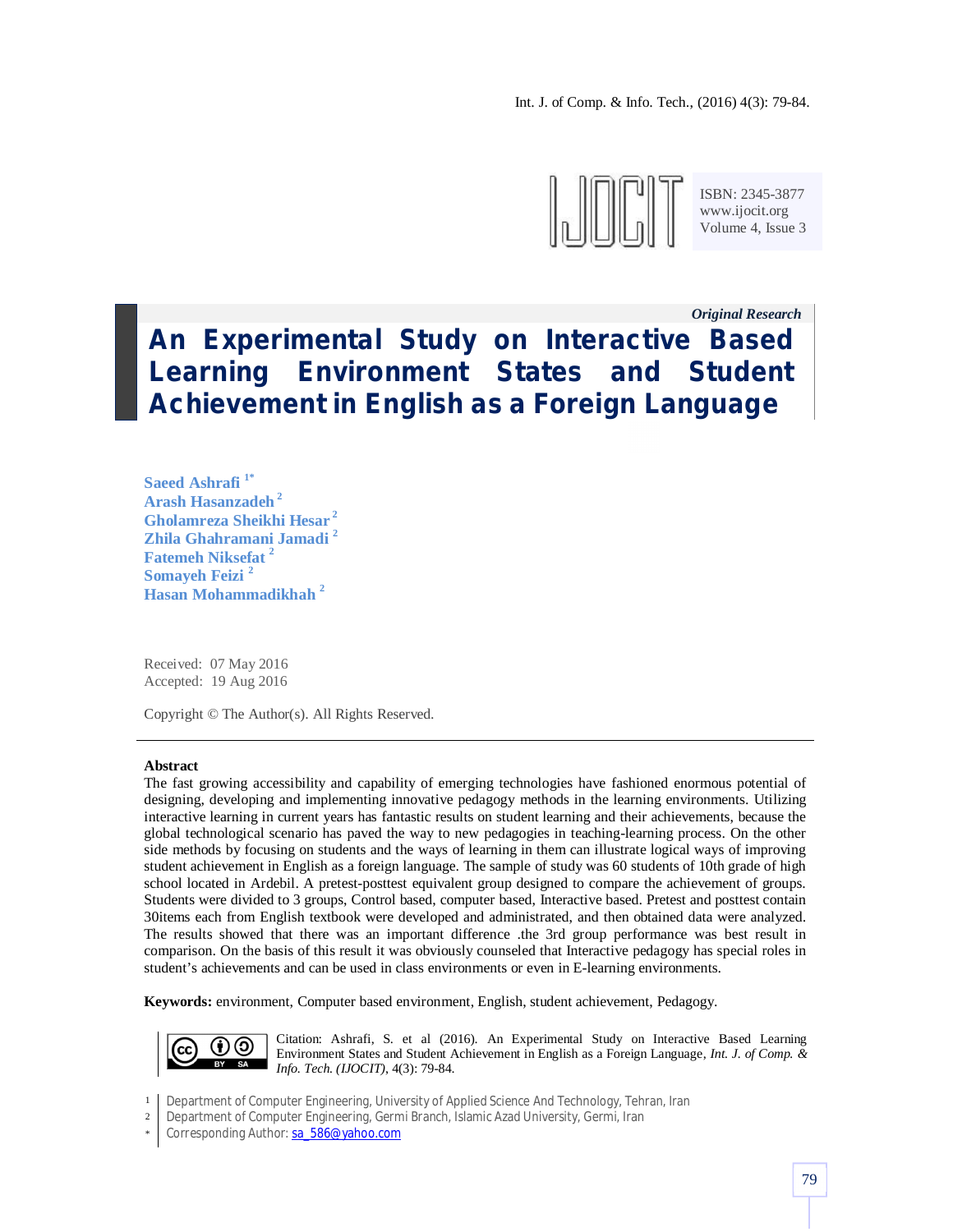# **1. Introduction**

Since humans try to understand objects and their relationship and after that try to transforming information to others, pedagogy begin. Pedagogy in its general sense is a form of learning in which knowledge, skills, and habits of a group of people are transferred from one generation to the next through teaching, training, research, or simply through auto didacticism [3].

The history of education according to Dieter Lenzen, president of the Freie Universität Berlin1994, "began either millions of years ago or at the end of 1770". Education as a science cannot be separated from the educational traditions that existed before. Adults trained the young of their society in the knowledge and skills they would need to master and eventually pass on. The evolution of culture, and human beings as a species depended on this practice of transmitting knowledge. In pre-literate societies this was achieved orally and through imitation. Story-telling continued from one generation to the next. Oral language developed into written symbols and letters. The depth and breadth of knowledge that could be preserved and passed soon increased exponentially. When cultures began to extend their knowledge beyond the basic skills of communicating, trading, gathering food, religious practices, etc., formal education, and schooling, eventually followed. Schooling in this sense was already in place in Egypt between 3000 and 500BC [6].

In this historical linear progression humans use different tools and equipment like boards, papers and etc. at the other side step by step ways of teaching and their philosophies developed. Now, because of the ICT revolution is a revolution in learning, it also has transformed available technologies, the mean and methods of studying, the modalities of school operations, the manner of investment and expenditure of resources and the very way we think about education could be and should do.

However, existing and emerging IT teaching tools provide further opportunities to enhance subjects and add value to teaching and learning. For example, the use of interactive whiteboards, video projection units, microscopes connected to computers, prepared spreadsheets to capture and model data, CD-ROMs, presentations with video and carefully selected resources from the Internet all provide examples of how IT can be embedded into subject teaching [1].

The use of IT by a teacher may involve little or no use of ICT by pupils and, consequently, may do little to apply and develop their ICT capability. However, use of ICT by the teacher can enhance and stimulate the learning experiences of pupils and contribute to the achievement of subject objectives. It is important to recognize the different contributions that IT can make to teach and learn efficiently.

In nowadays, due to enhancement of technology, educational institutions are serving more ethnically, and culturally diverse student body than ever before. Studies about education, Cognitive psychology, and neurology have offered new insights on how humans pedagogy. In addition, the infusion of technology has redefined work skills and society's expectations about what it means to be an educated person. Teachers are using different methodologies to teach their students in a better way.

There are a number of techniques and methodologies for diverse situations in the classrooms, and also many learning theories given by different psychologists. One of these is<br>
'Constructivism,' which provides a valuable which provides a valuable Framework for using computers and other technologies in interesting ways. With the help of the technology, students gain understanding about their world, and enhance their learning and work by increasing their connections with resources outside school walls. However, computers are not inherently instructional tools, and most teachers need suggestions for using them. Computers can support the variety of ways learners construct their own understanding. Students who gather information from the Internet can be self-directed and independent [2].

In between the methods and technology Interactive based learning environment show a new approach and direction in traditional and modern pedagogies. Teachers can choose what sources to examine and what connections to pursue. Depending on the parameters set by teachers, the students may be in complete control of their topics and their explorations. Of course, there has been some concern that educational institutes are investing in such delivery modes as a response to a 'technological imperative' [3] or as a cost-cutting exercise [4], rather than for good educational and pedagogical reasons. Further, it has been argued that such educational delivery neither is what students want [5], nor delivers a good learning environment [6].

Without any doubt, such concerns need to be addressed, but [7, 8 & 9] all indicate that it is not the actual technology of delivery that is important, but rather it is how the teacher/lecturer uses that technology to create new experiences for the learner that are important in creating a good learning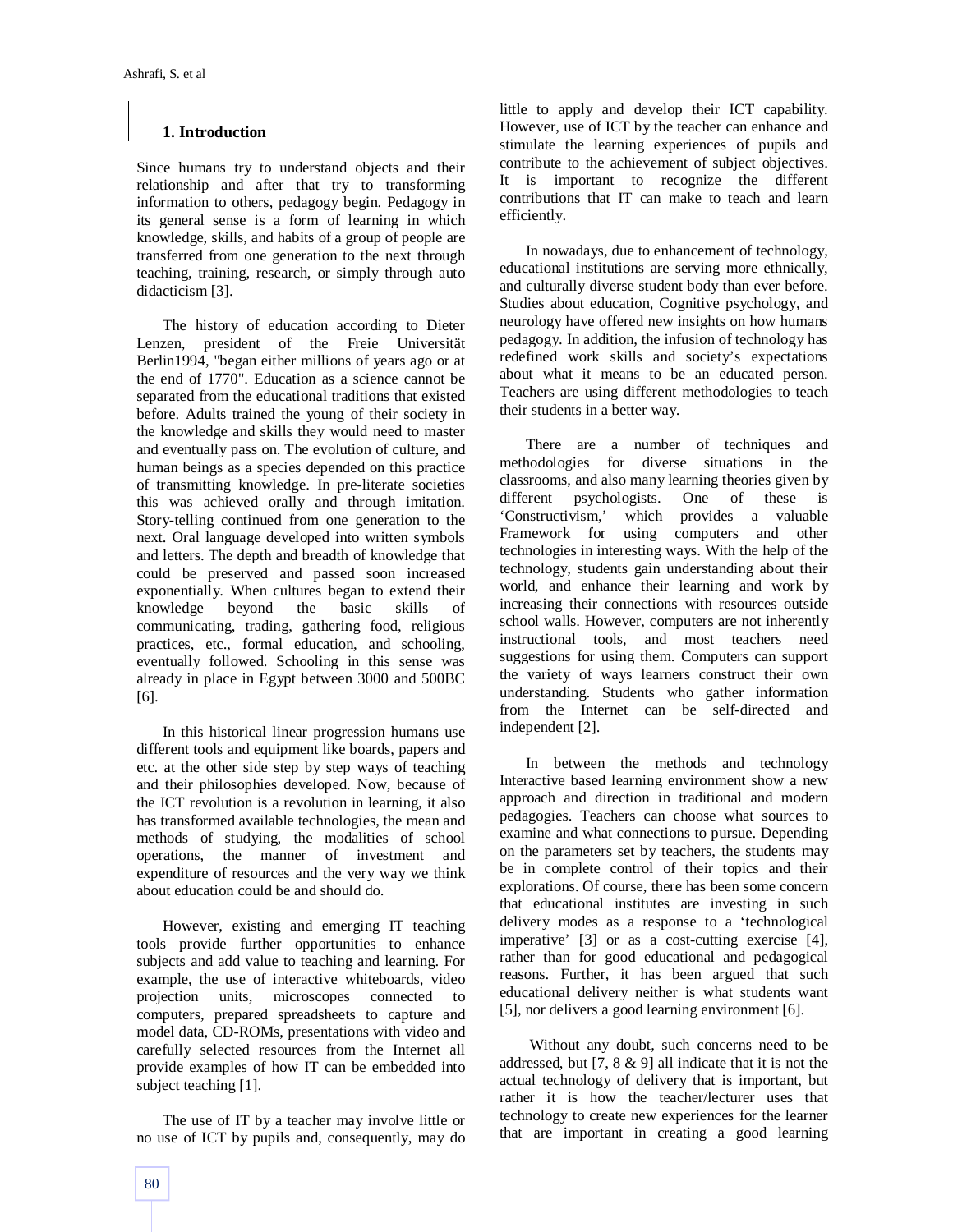experience. There is also a growing body of literature arguing the need to create Internet-based learning solutions that are explicitly grounded in learning theory  $[10, 11, \& 12]$  to ensure a high-quality learning environment.

Researches have shown that the learning environment is an alterable educational variable which can directly influence cognitive and affective outcomes [13& 14]. Langford pointed out that 30– 60% of our learning was due to our brain's wiring and 40–70% was a result of the environmental impact [15]. From this suggestion, it is obvious that, while the environment is not the only variable which affects learning outcomes, it is a very important one. Cooke pointed out that all innovative approaches, no matter how simple or complex should be designed with the students in mind. Students' perspective on such innovations is critical [16].

For many high school students, systematic integration of web-based applications into teaching routines is still in its infancy, so most of teachers and students couldn't use technologies but in this time by applying some of the research techniques associated with learning environments, the success of such innovative practices can be adequately ascertained.

## **2. Related works**

The use of modern technology in teaching languages has been dramatically increasing worldwide over the past decade [17]. With the creation of the World Wide Web, it has become possible and feasible for language teachers to make effective use of instructional materials, especially in teaching language and culture [18].

Teachers play a crucial role in the adoption and implementation of IT in education since they are the key to making learning happen. Earlier studies for example, Pelgrum have reported, teacher's lack of IT knowledge and skills to be a major obstacle to implementation, and consequently pointed to the need for further training for teachers [19].

It is important to recognize that the introduction to computers into schools is much more complicated than the introduction of new educational technologies. It is a complex innovation, which poses considerable challenges to teachers into daily work. Education reforms require teachers to adopt new roles as more responsibilities for learning are given directly to the students. This change require that teachers be proficient in advising and guiding students through more autonomous, self-directed learning processes, while the same time monitoring curriculum standards achieved by students. According to Zandvliet and Fraser, students' satisfaction with their learning and classroom independence and task orientation are related to teachers' behaviors, instructional strategies, learning processes and learning settings. Although these factors are related to classroom psychosocial environment, no direct association between student satisfaction and measures of the physical classroom aspects (such as work space and visual environments) was found [20].

When new information technologies were used, significant associations between physical and psychosocial learning environment variables in the classrooms were reported by those authors. According to this point of view, students comprise the main facet of a classroom because their perceptions of the class's reality and their subjective interpretation of that reality constitute what determines their learning behavior in the classroom. Some studies found a strong correlation between academic achievement and the classroom learning environment of high-school biology students taught in an inquiry teaching/learning mode in classroom and laboratory settings, and they reported significant differences between chemistry students taught using inquiry and more conventional, expository methods. The constructivist conception of learning and its pedagogical application go hand-in-hand with the learning environment [21].

Krashen and Terrel suggest that, when teaching a second language, it is better to use language to transmit messages rather than to teach it explicitly for conscious learning [22]. It has been suggested that, whenever possible, teachers should show objects, draw pictures or act out meanings of what is said when trying to communicate with non-English speaking students [23].

Shomoosi and et al express that in an experimental study in Isfahan University ICT equipment can help to improve web based English teaching and virtual class situations. [24]Samadi and Bazargan prove than one of the most important elements of e-learning is IT and things that related to them and both of teachers and tutors should know how it works for their purpose. [25]

At the other side Seraji believe that teacher's role because of non-face to face commuinication with tutors is so important in virtual English classes and they should use special methods and strategies .[26] Asemi emphasize IT based English teaching can be more better than traditional ways if we consider correct methods that's base are on web or IT technology.[27]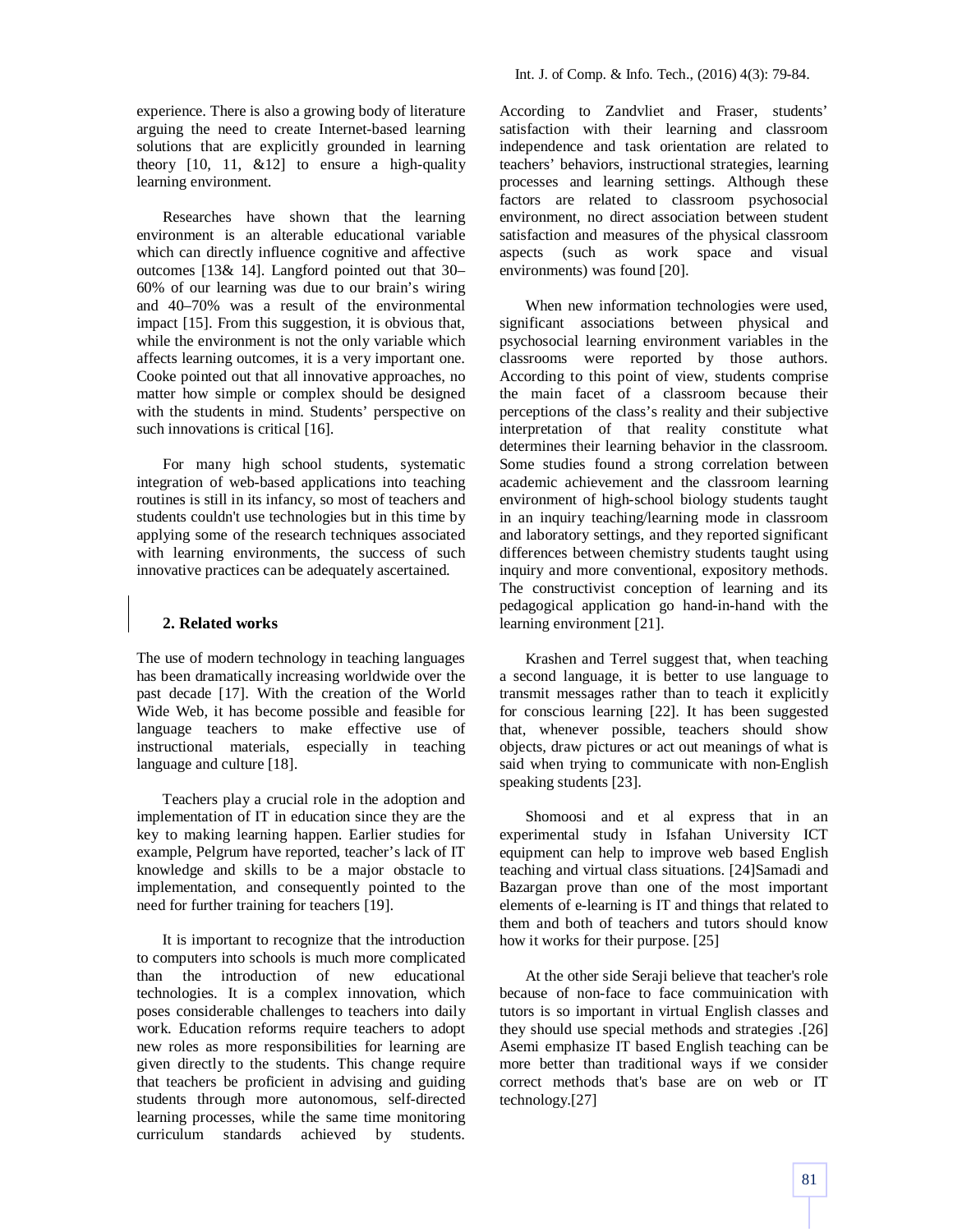## **3. Methodology**

The sample of this study consisted of 60 male students of 10th grade studying at Shahriyari high school, Ardebil, Iran. Because of locating high school in downtown and being public students from various socio-economic backgrounds joint it. Most of the public sector institutions use traditional method of instruction in which teacher delivers lectures and students listen passively.

The age of 10th grade students ranged between 16 to 17 years and they had completed first fifteen lesson of their English textbook. Sample students were randomly divided into three groups i.e. control group and 2 experimental group, each consisting of 20 students on equivalent basis. The class sections were allotted randomly to control and experimental (computer base, Interactive base) groups.

To measure the achievement level of students, two different types of tests (pretest and posttest) were developed by the researcher which were administered after validation. The tests consisted of multiple choice items, short questions and comprehension exercise and listening and speaking quiz. The students of first experimental group were taught through using computer technology only by using just a computer in class for teacher and the students of second experimental group were taught through using Microsoft Kinect technology. they were provide a learning environment based on computer lab, internet usage, role playing, chatting, game, online material availability and web based instruction[Fig.1].

Kinect is a motion sensing input device by Microsoft for the Xbox 360 video game console and Windows PCs. Based around a webcam-style add-on peripheral for the Xbox 360 console, it enables users to control and interact with the Xbox 360 without the need to touch a game controller, through a natural user interface using gestures and spoken commands. [28]



**Figure 1.** Microsoft Kinect [29]

Table 1. Experimental Group and Control Group on Pretest P > 0.05 df=29

| Group              | N  | df | Mean | <b>SD</b> | SE <sub>D</sub> | t-value |
|--------------------|----|----|------|-----------|-----------------|---------|
| $1st$ experimental | 20 | 29 | 24   | 8         | 6.70            | 0.653   |
| $2nd$ experimental | 20 | 29 | 25   | 8         | 6.80            | 0.678   |
| Control            | 20 | 29 | 22   | 8         |                 |         |

In this way of interactive pedagogy teacher explain all of essential cases of unit that he want to teach, then students after teacher's explanations start to interactive with Kinect by supervision of teacher in a network based classroom. Teacher chooses unit's application by his system and controls the students systems and their performance [Fig.2].

After collecting the data, the responses were scored; means and t-values were calculated for determining the significance. On this pre-testing the students were divided into three groups' i.e. first and second experimental groups and control groups. The test for achievement was conceptual in nature. Seven lessons were taught in the pre-testing ad similarly seven lessons were taught in the post testing. But these lessons were different from the pre-test. The split half method (odd-even) was used to test the reliability of post-test scores obtained by the students who formed the sample of the study. The coefficient of reliability was determined through the use of Spearman Brown Prophecy formula estimating reliability from the comparable values of the posttest. It was found to be 0.83

## **3.1. Research questions**

- 1. Is there any significant difference between the achievement of students who got and who did not get instructions in interactive based learning environment according to their pretest and posttest results?
- 2. Is there any significant difference between the achievement of High achievers who got and who did not get instructions in interactive based learning environment according to their pretest and post test results?
- 3. Is there any significant difference between the achievement of Low achievers who got and who did not get instructions in interactive based learning environment according to their pretest and post test results?

Table 1 depicts that the calculated value of  $t = 0.678$  and  $t = 0.653$  are less than the table value  $=2.02$  at  $\alpha = .05$  level. It explains that there is no significant difference between the achievements of Experimental group and Control group at the time of pre-test. Hence, the null hypothesis is supported.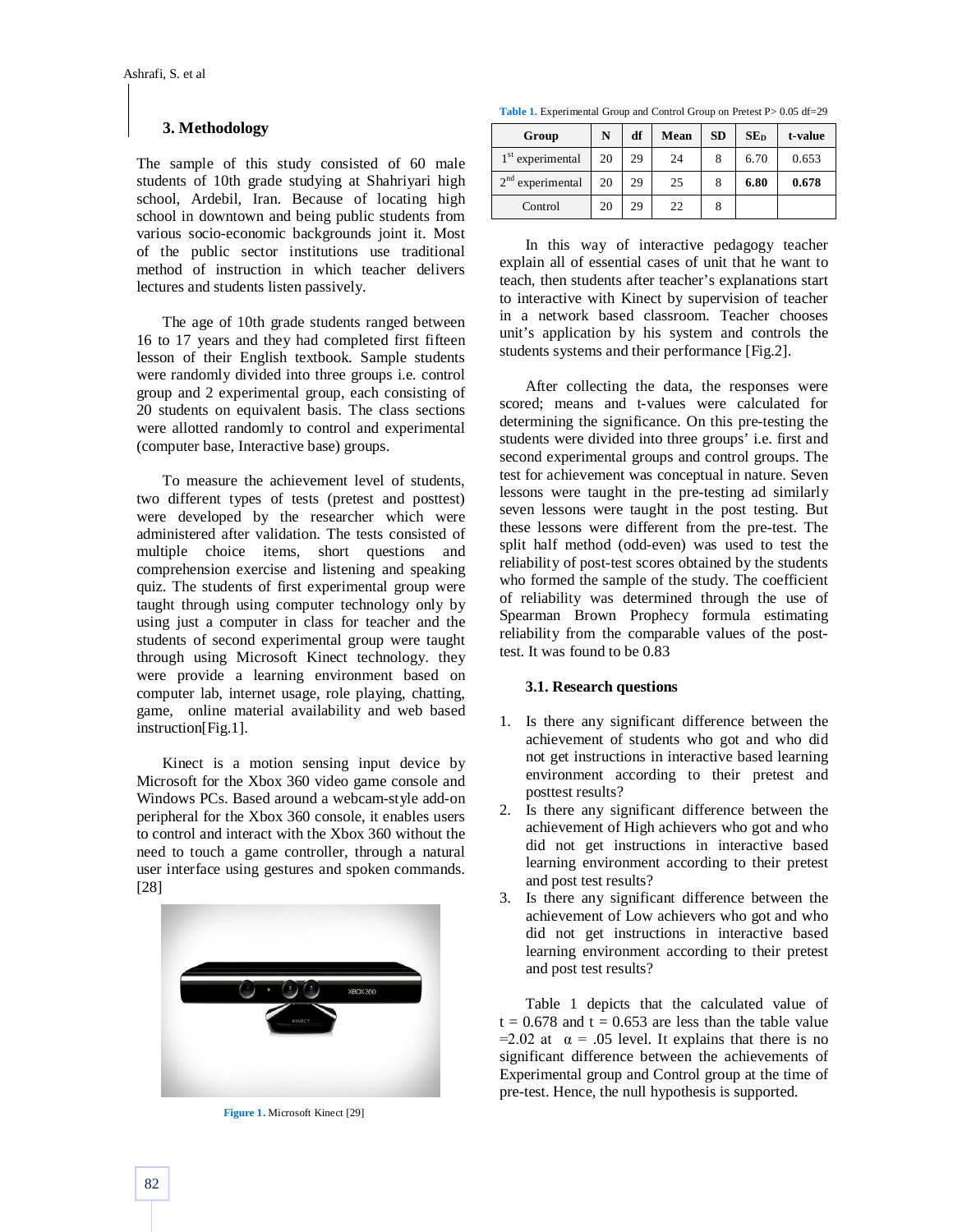| Group              | N  | df | Mean | <b>SD</b> | SE <sub>D</sub> | t-value |
|--------------------|----|----|------|-----------|-----------------|---------|
| $1st$ experimental | 20 | 29 | 33   | 8.21      | 1.52            | 2.35    |
| $2nd$ experimental | 20 | 29 | 35   | 9.01      | 1.76            | 2.53    |
| Control            | 20 | 29 | 31   | 6.24      |                 |         |

Table 2. Experimental Group and Control Group on Posttest P> 0.05 df=29

Table 2 shows that the calculated value of t  $=2.53$  and  $t=2.35$  are greater than the table value  $=2.02$  at  $\alpha = 0.05$  level. It explains that there is a significant difference between the achievements of Experimental groups and Control group on posttest. Hence, the null hypothesis is not supported. Research question No 2. Is there any significant difference between the achievement of Higher achievers who got and who did not get instructions in technology based learning environment according to their pretest and posttest results?

**Table 3.** High Achievers of Experimental Group and Controlgroup on Pretest  $P > 0.05$  df=2

| Group              | N | df            | Mean | <b>SD</b> | SE <sub>D</sub> | t-value |
|--------------------|---|---------------|------|-----------|-----------------|---------|
| $1st$ experimental |   | $\mathcal{D}$ | 33   | 1.5       | 1.12            | 0.453   |
| $2nd$ experimental |   | $\mathcal{D}$ | 33   | 1.7       | 1.2             | 0.491   |
| Control            |   | $\mathcal{D}$ | 32   | 2.5       |                 |         |

Table 3 explains that the calculated value of t  $=0.491$  and  $t=0.453$  are less than the table value  $=$ 2.78 at  $\alpha$  =.05 level. It indicates that there is no significant difference between the mean scores of Higher achievers of Experimental group and Control group at the time of pre-test. Hence, the null hypothesis is supported.

**Table 4.** High Achievers of Experimental Group and Controlgroup on Posttest  $P > 0.05$  df=2

| Group              | N | df | Mean | <b>SD</b> | SE <sub>D</sub> | t-value |
|--------------------|---|----|------|-----------|-----------------|---------|
| $1st$ experimental | 3 |    | 40   | 0.95      |                 | 4.20    |
| $2nd$ experimental | 3 |    | 46   | 0.81      |                 | 4.76    |
| Control            |   |    | 36   | 1.24      | 0.84            |         |

Table 4 explains that the calculated value of t  $=4.76$  and  $t=4.20$  are greater than the table value  $=$ 2.78 at  $\alpha$  =.05 level. It indicates that there is a significant difference between the mean scores of higher achievers of Experimental group and Control group on posttest. Hence, the null hypothesis is not supported.

Table 5 explains that the calculated value of t  $=0.485$  and  $t=0.458$  are less than the table value  $=$ 2.78 at  $\alpha$  =.05 level. It indicates that there is no significant difference between the mean scores of Low achievers of Experimental group and Control group at the time of pre-test. Hence, the null hypothesis is supported.

**Table 5.** Low Achievers of Experimental Group and Controlgroup on Pretest  $P > 0.05$  df=2

| Group                        | N | df             | Mean | <b>SD</b> | SE <sub>D</sub> | t-value |
|------------------------------|---|----------------|------|-----------|-----------------|---------|
| 1 <sup>st</sup> experimental | 3 | $\overline{c}$ | 14   | 1.25      | 1.43            | 0.458   |
| $2nd$ experimental           |   | $\overline{c}$ | 15   | 1.30      | 1.58            | 0.485   |
| Control                      |   | $\overline{c}$ | 13   | 2.50      |                 |         |

**Table 6.** High Achievers of Experimental Group and Controlgroup on Posttest

| Group              | N | df             | Mean | <b>SD</b> | SE <sub>D</sub> | t-value |
|--------------------|---|----------------|------|-----------|-----------------|---------|
| $1st$ experimental |   | $\overline{c}$ | 18   | 1.14      | 3.02            | 2.50    |
| $2nd$ experimental |   | $\overline{c}$ | 24   | 0.94      | 3.79            | 2.98    |
| Control            | 3 | $\overline{c}$ | 13   | 6.39      |                 |         |

Table 6 explains that the calculated value of t =2.98 is greater than the table value =2.78 at  $\alpha$  =.05 level. It indicates that there is a significant difference between the mean scores of Low achievers of Experimental group and Control group on posttest. Hence, the null hypothesis is not supported.

#### **4. Discussion**

The focus of the study was to determine the effectiveness of interactive based learning environment in which instructions are imparted through Information Technologies (ITs) and teaching methods and its impact on student achievement in English as a foreign language. Results in pretest indicated that there was no significant difference between the achievement scores of the control group and the experimental groups. It proves that the traditional teaching method does not enhance academic abilities of the students at desirable level and obviously showed that only equipment can't make abilities so good.

When compared with the results in posttest, it is clear that the students performed better when taught in inactive technology and method based learning environment and it helps students develop the abilities of knowledge, comprehension and application as the items of achievement tests were based on these measures. Both the high achievers and low achievers of experimental group showed significant difference in the mean score of achievement on posttest that suggests the effectiveness of Information Technologies in teaching learning process as compared to traditional method. It is also evident that the existing methods of teaching English do not involve the usage and application of ITs and it also shows that teachers are not trained in modern instructional techniques. Consequently, the students of experimental group